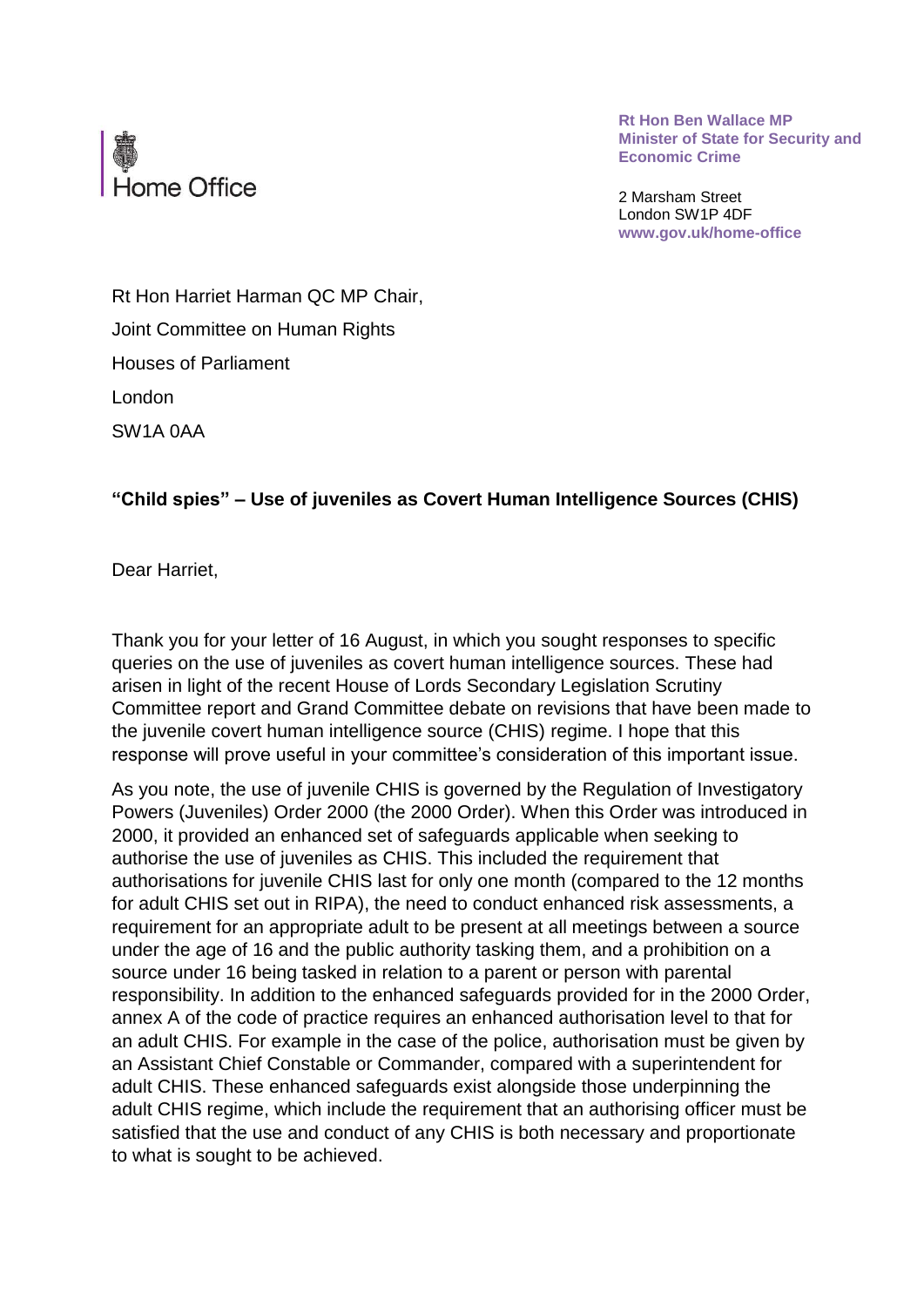contained guidance on the use of juvenile CHIS and an annex outlining the The most recent revisions of the code of practice and those made in 2014 were subject to formal public consultation, with no concerns raised about either the use of The first CHIS code of practice was published in 2002, and has since that point enhanced authorisation level for such authorisations. All revisions of the CHIS code of practice since 2002 have made reference to the authorisation of juvenile CHIS. juveniles as CHIS or the safeguards that apply. These codes were also subject to explicit approval by Parliament.

 they need to fulfil their statutory obligations, and therefore the development of new of the law, is crucial. The limited changes we have made to the safeguards which There have been dramatic changes in crime methodology and type since this legislation was introduced under the last Labour Government 18 years ago, such as cyber-driven crime, which stretches across all crime types, including modern slavery, firearms and county lines, and includes juveniles as victims and perpetrators. It is vital that law enforcement and the intelligence agencies have the investigative tools methods to combat these threats, whilst ensuring they comply with the requirements apply when seeking to authorise juvenile CHIS by amending the 2000 Order with the Regulation of Investigatory Powers (Juveniles)(Amendment) Order 2018, is one such response.

 In your letter, you highlight Article 3 of the UN Convention on the Rights of the Child, and ask that we demonstrate that the CHIS regime meets this obligation. The welfare of a CHIS is a paramount consideration in any deployment, and the guidance in the revised Covert Human Intelligence Sources code of practice, which was approved alongside this Order and came into force on 15 August 2018, makes this clear.

In the case of a young person being deployed as CHIS, this is even more important. The 2000 Order introduced the requirement that an enhanced risk assessment accompany any decision to use a juvenile CHIS. That enhanced risk assessment should be updated to reflect developments during the course of the deployment, as well as after the deployment if contact is maintained, and takes into account the physical and psychological welfare of that young person. The police will also have regard to their broader safeguarding responsibilities when making these decisions. Indeed, the National Strategy for the Policing of Children and Young People, endorsed and published by the National Police Chiefs Council in 2015, says:

 *"It is crucial that in all encounters with the police those below the age of 18 should be treated as children first. All officers must have regard to their safety,*  welfare and well-being as required under s10 and s11 of the Children Act *2004 and the United Nations Convention on the Rights of the Child."* 

 The internal guidance that the police follow in deploying juvenile CHIS contains detail on how to safeguard and promote the wellbeing of the juvenile CHIS, including how to assess their maturity and capacity to give informed consent, a requirement to ensure that the handlers are properly trained to deal with young people (they have day to day responsibility for the CHIS, and must raise any issues surrounding matters including the safety and welfare of the CHIS with those responsible for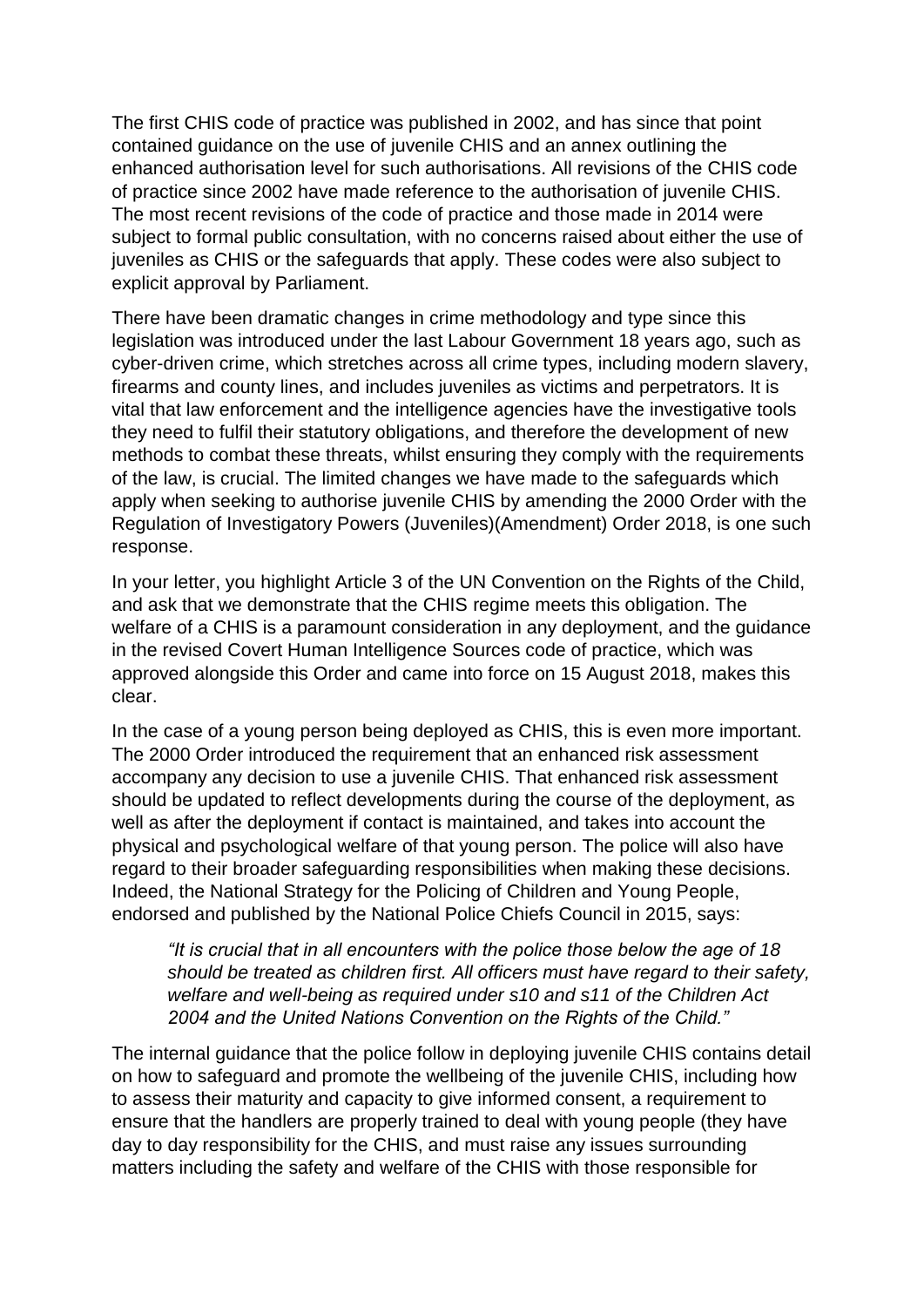makes clear that the safety and welfare of the CHIS should continue to be taken into authorising their deployment), and requirements to consider all aspects of safeguarding the young person. This includes giving particular care to planning for the safety of the young person and maintaining that level of safety throughout the duration of the deployment. Additionally, paragraph 5.33 of the 2018 CHIS code account after an authorisation has ended, with risk assessments continuing to be undertaken where necessary and practicable.

## (i) Dangerous nature of assignments

 criminality against which an adult or juvenile CHIS can be deployed has never been subject to any restriction; as noted above, and as with any authorisation for the use proportionality must be met in order for the use of CHIS to be authorised. These decisions are not taken in a vacuum, and all the other considerations outlined in the code of practice, supported by the enhanced risk assessments and the emphasis on You asked whether deployment of juvenile CHIS on investigations into serious crimes, such as terrorism, gang violence, county lines drug offences and child sexual exploitation, was envisaged when the original legislation was introduced. The type of of such investigative techniques, the key considerations of necessity and the welfare of the CHIS, provide the authorising officer with the detail required to make this assessment. As regards impact assessments the crucial point is that the 2000 order introduced the requirement for enhanced case specific risk assessments to be conducted

It is worth stressing that, while investigators may wish to avoid the use of young people as CHIS, we must recognise that some juveniles are involved in serious crimes, as perpetrators and victims. Consequently, young people may have unique access to information that is important in preventing and prosecuting gang violence and terrorism.

(ii) Numbers of children used as CHIS

 As you are aware, there are no national statistics currently available on the number of juvenile CHIS authorisations given, although operational partners say this is low, a fact confirmed by Lord Judge during the Grand Committee debate.

 The code of practice requires all public authorities to retain a centrally retrievable record of all its CHIS authorisations, and sets out the information required on that central record: the name, code name, or unique identifying reference of the CHIS, the date the authorisation was granted, renewed or cancelled, and whether the activities were self-authorised. So whilst detailed information would be contained within an individual application within the relevant public authority, it is not recorded centrally and therefore readily retrievable. The code also requires that these records should be retained for at least five years after the end of the authorisations to which they relate.

 Independent oversight of investigative powers is provided by the Investigatory Powers Commissioner, Lord Justice Fulford. The Commissioner, like those oversight Commissioners his role has replaced, provides the guarantee of impartial and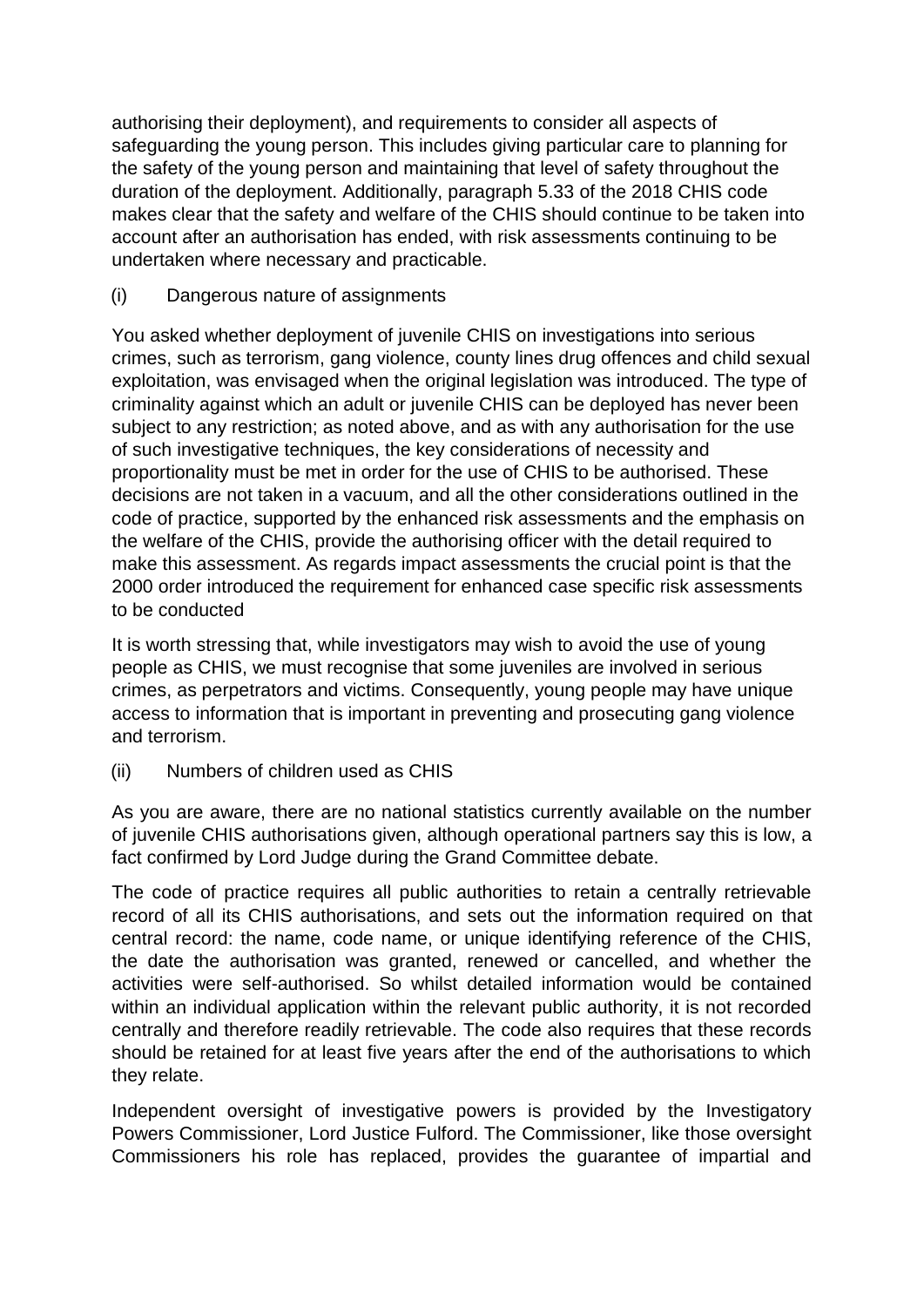independent scrutiny of the use of these tactics, and safeguards the rights of each citizen against unlawful interference.

 My officials have been speaking to Lord Justice Fulford about the current oversight regime in this area. During their inspections of public authorities' use of covert and investigative powers, the Commissioner and his inspectors already pay special attention to the safeguards and processes being used by public authorities when authorising the use of juvenile CHIS. Going forward, Lord Justice Fulford will collect statistics on the number of juvenile CHIS in place, and will consider how this information and his oversight in this area can appropriately be included in his annual reports in the future. I am aware that he has also written in response to your letter, again stating that all the information available to him supports the position that the number of juvenile CHIS authorisations is low.

(iii) Rationale for changes to the duration and review periods

 You asked for an explanation as to what limits are placed on the overall duration of a such authorisations can (but need not) last for four months. I was pleased to note on the renewal of a CHIS authorisation is contained in the CHIS code of practice, in chapter 5 in the revised code. An authorisation may be renewed more than once, if necessary, provided it continues to meet the criteria for authorisation (paragraph 5.25). That means, therefore, that if the authorising officer believes that the proposed activity continues to be both necessary and proportionate, an authorisation can be juvenile CHIS, both before and after the changes made by the 2018 Order coming into effect. Previously the 2000 Order provided that an authorisation could be given for a maximum of one month. The 2018 Order amended the 2000 Order, so in future that you recognise the reasoning behind extending the authorisation period. Detail renewed.

The 2018 Order requires that a juvenile CHIS authorisation is reviewed at least monthly, and the code stipulates that the reviews, undertaken by the authorising officer, should assess whether it remains necessary and proportionate to use the CHIS, and therefore whether the authorisation remains justified. Of course if it is no longer necessary or proportionate, the authorisation must be cancelled.

(iv) Consultation process

The changes made to the 2000 Order were considered with the welfare of the CHIS in mind: adjusting the definition of appropriate adult strengthens the welfare protections for the CHIS, and the increased authorisation period will allow for greater emphasis to be placed on welfare issues at review, which must take place at least monthly.

There is no requirement to consult publicly on changes to the 2000 Order, but you are aware that we did consult broadly within the operational community, and the Investigatory Powers Commissioner's Office was also involved in these discussions. All those who use juvenile CHIS have a duty of care to the CHIS and duties to safeguard children and young people, and this was taken into account as part of the consultation.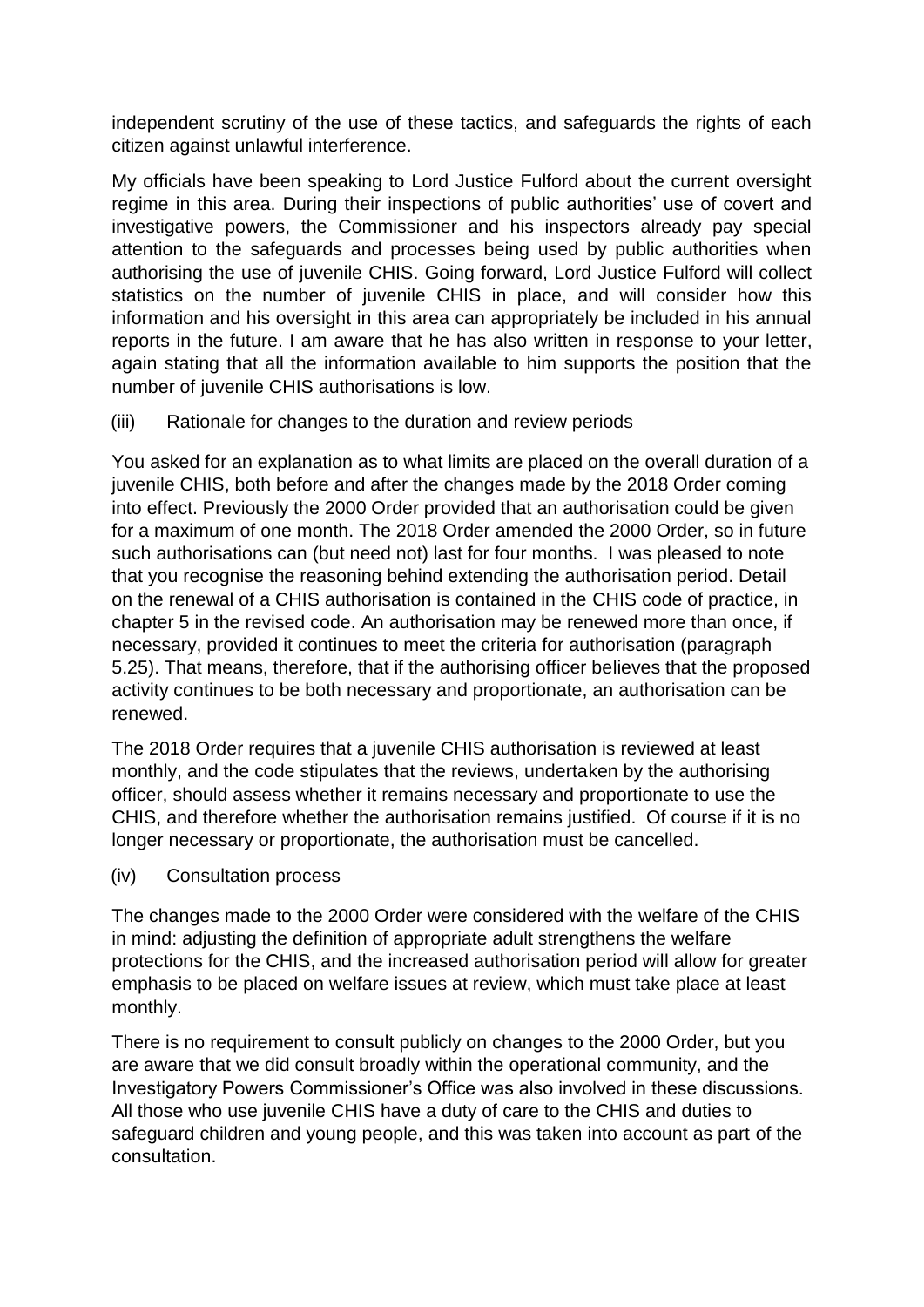## (v) Welfare of children used as CHIS

 before a CHIS is tasked are reviewed and updated throughout the duration of an expertise of those with specific training and experience in fields such as mental On this issue, you asked how welfare is assessed, and what support the young people are given before, during, and after an authorisation. As I have already set out above the safety and welfare of the young people undertaking this important role has been, and remains, paramount. The enhanced risk assessments which are required authorisation, and also updated after an authorisation is cancelled where contact is maintained with the CHIS. As part of this assessment and other wider enhanced risk assessments required for juvenile CHIS, the police have the ability to draw on the health and social care to inform these assessments where necessary.

The law recognises that parental responsibility diminishes as the child matures , and there are a number of areas where the law treats over 16s differently from under 16s. For example, at 16, a child can apply for their own passport, or they can join the military. But it should not be taken that the vulnerability of all those under 18 is not taken seriously when considering their deployment as a CHIS. Rather, these assessments are made on a case by case basis by those charged with the day to day dealings with the CHIS, including their safety and welfare, and who are charged with relaying this to the authorising officer, who also has a role in this assessment.

 It is important to remember that the code of practice is not the only guidance independent scrutiny of the use of these tactics, will be ensuring a consistent available to public authorities who deploy CHIS, but it would not be appropriate for some of this guidance to be made available publicly due to the sensitivities around the deployment of CHIS. The Investigatory Powers Commissioner, through his adherence to all requirements across all appropriate public authorities, including where the individual circumstances of each case must be taken into account. The previous Commissioners responsible for oversight published reports annually, and in his final oversight report in 2017, the Surveillance Commissioner commented that *"standards of compliance have steadily improved in my view, and addressing it generally, they are high".* 

 proportionate or appropriate to authorise that young person as a CHIS, despite the It may be useful to demonstrate how the safeguards work in practice by providing case studies. For instance, police became aware of a vulnerable young person who was in a position to provide considerable intelligence opportunities in an extremist network. Those opportunities were balanced against the welfare of the young person and their long-term wellbeing, within the statutory obligation of the welfare of the child being paramount. The local authority social services were consulted, and a child protection plan was instigated. But in the end, it was not considered intelligence benefits that could have been gained. Compare this with a psychologically robust juvenile gang member, who provided significant information which helped the police investigate murder and prevent a significant number of other crimes.